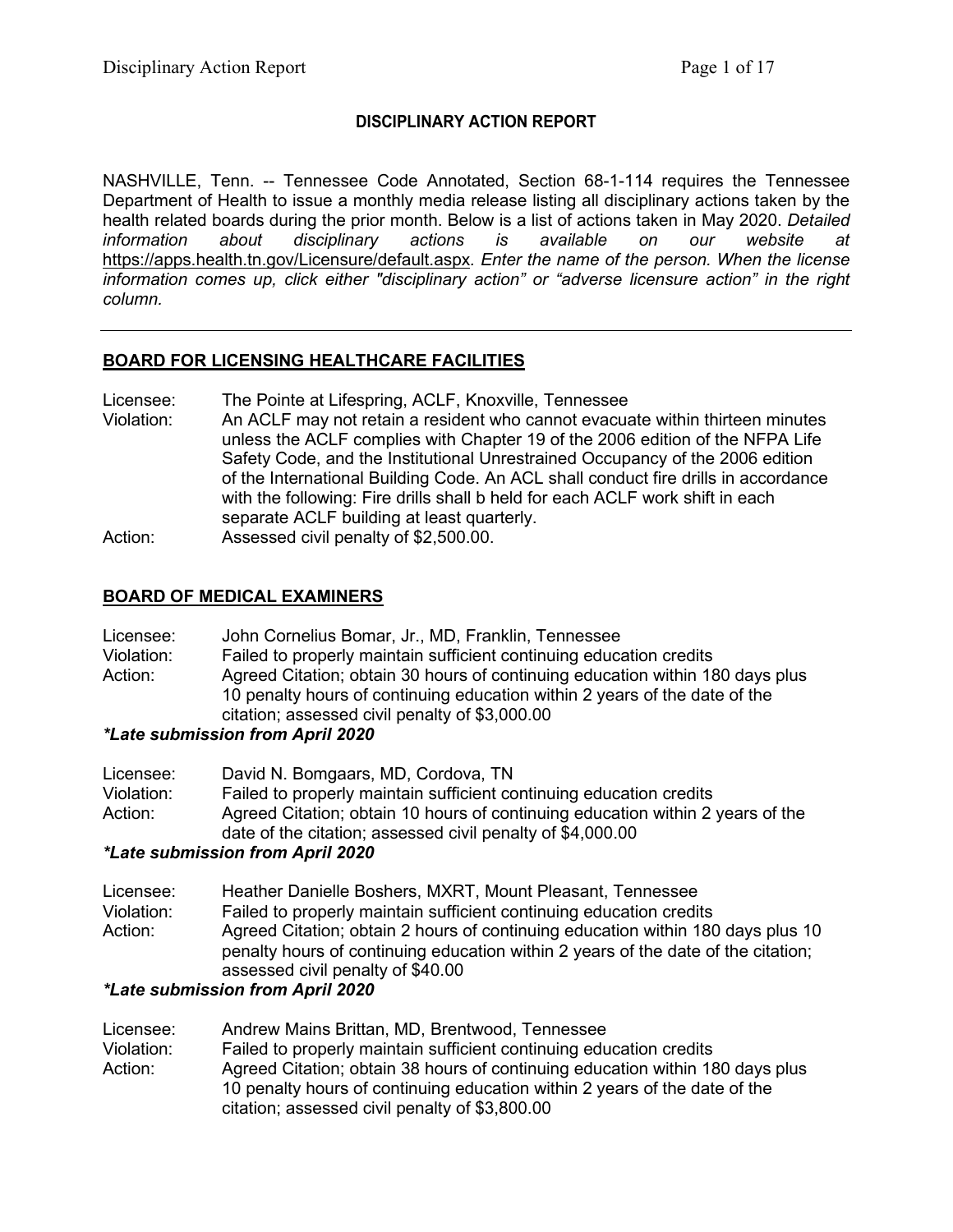| Licensee:  | Julie Brown, AMDX, Ooltewah, Tennessee                                                                        |
|------------|---------------------------------------------------------------------------------------------------------------|
| Violation: | Failed to timely renew license and continued to perform duties as an x-ray<br>operator on an expired license. |
| Action:    | License reprimanded; assessed civil penalty of \$700.00 plus the costs of<br>prosecuting this case.           |
| Licensee:  | Le'An R. Dobias, MDXL, Lawrenceburg, Tennessee                                                                |
| Violation: | Guilty of making false statements on a licensure reinstatement application.                                   |
| Action:    | License reprimanded; assessed civil penalty of \$100.00 plus the costs of                                     |
|            | prosecuting this case.                                                                                        |
|            |                                                                                                               |

### *\*Late submission from April 2020*

| Licensee:  | Rhonda Kay Douglas, MDXL, New Market, Tennessee                               |
|------------|-------------------------------------------------------------------------------|
| Violation: | Failed to properly maintain sufficient continuing education credits           |
| Action:    | Agreed Citation; obtain 16 hours of continuing education within 180 days plus |
|            | 10 penalty hours of continuing education within 2 years of the date of the    |
|            | citation; assessed civil penalty of \$320.00                                  |

### *\*Late submission from April 2020*

| Licensee:<br>Violation: | Ronald Hall, III, MD, Caryville, Tennessee<br>Guilty of unprofessional, dishonorable or unethical conduct to wit: Failed to<br>timely respond to a patient's medical record request and all phone, letter and<br>interview requests from the Tennessee Department of Health Bureau of<br>Investigations        |
|-------------------------|----------------------------------------------------------------------------------------------------------------------------------------------------------------------------------------------------------------------------------------------------------------------------------------------------------------|
| Action:                 | License reprimanded; assessed civil penalty of \$1,000.00 plus the costs of<br>prosecuting this case.                                                                                                                                                                                                          |
| Licensee:               | Megan Hendricks, AMDX, Munford, Tennessee                                                                                                                                                                                                                                                                      |
| Violation:              | Failed to timely renew license and worked as a medical x-ray operator on an<br>expired license                                                                                                                                                                                                                 |
| Action:                 | License reprimanded; assessed civil penalty of \$800.00 plus the costs of<br>prosecuting this case.                                                                                                                                                                                                            |
| Licensee:<br>Violation: | Lorraine Hermanson, AMDX, Crossville, Tennessee<br>Guilty of unprofessional, dishonorable or unethical conduct to wit: Failed to<br>timely renew license and performed duties of a radiologist on an expired license<br>and practiced outside the scope by performing duties without the proper<br>credential. |
| Action:                 | License reprimanded; assessed civil penalty of \$1,300.00 plus the costs of<br>prosecuting this case.                                                                                                                                                                                                          |
| Licensee:               | Kris D. Houser, MD, Knoxville, Tennessee                                                                                                                                                                                                                                                                       |
| Violation:<br>Action:   | Failed to properly maintain sufficient continuing education credits<br>Agreed Citation; obtain 6.5 hours of continuing education within 180 days plus<br>10 penalty hours of continuing education within 2 years of the date of the<br>citation; assessed civil penalty of \$650.00                            |
|                         | <i>*Late submission from April 2020</i>                                                                                                                                                                                                                                                                        |

| Licensee:  | Stefanie Lynn James, MDXL, Antioch, Tennessee                       |
|------------|---------------------------------------------------------------------|
| Violation: | Failed to properly maintain sufficient continuing education credits |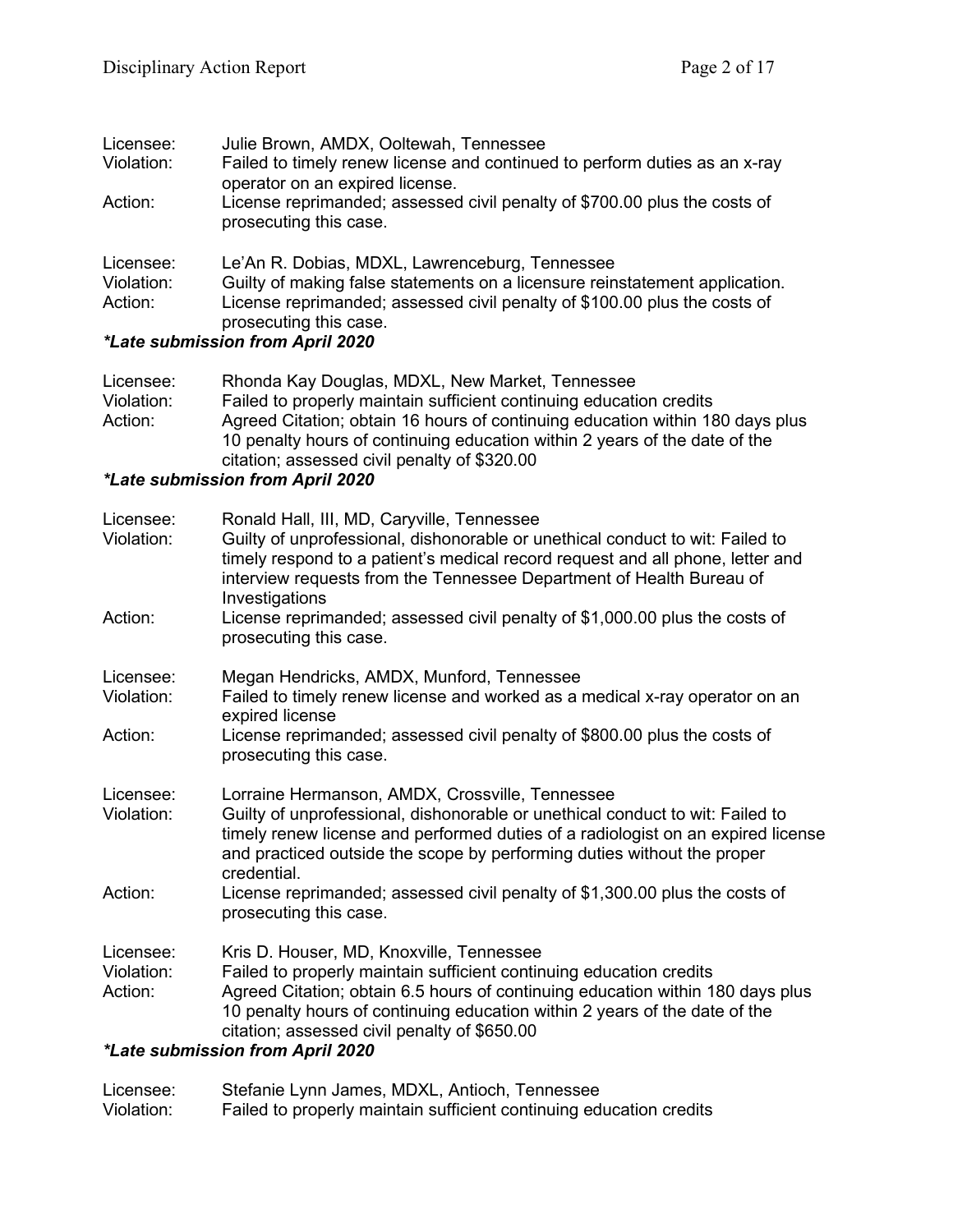Action: Agreed Citation; obtain 10 hours of continuing education within 2 years of the date of the citation; assessed civil penalty of \$400.00

### *\*Late submission from April 2020*

| Licensee:  | James R. Langdon, MD, Knoxville, Tennessee                                      |
|------------|---------------------------------------------------------------------------------|
| Violation: | Failed to properly maintain sufficient continuing education credits             |
| Action:    | Agreed Citation; obtain 8.25 hours of continuing education within 180 days plus |
|            | 10 penalty hours of continuing education within 2 years of the date of the      |
|            | citation; assessed civil penalty of \$825.00                                    |

### *\*Late submission from April 2020*

| Licensee:  | Jessica Brooke McKissack, AMDX, Loretto, Tennessee                                                                                                                   |
|------------|----------------------------------------------------------------------------------------------------------------------------------------------------------------------|
| Violation: | Failed to properly maintain sufficient continuing education credits                                                                                                  |
| Action:    | Agreed Citation; obtain 2 hours of continuing education within 180 days plus 10<br>penalty hours of continuing education within 2 years of the date of the citation; |
|            | assessed civil penalty of \$40.00                                                                                                                                    |

### *\*Late submission from April 2020*

| Licensee:  | Emily Patterson, AMDX, Powell, Tennessee                                                                                                  |
|------------|-------------------------------------------------------------------------------------------------------------------------------------------|
| Violation: | Failed to properly maintain sufficient continuing education credits                                                                       |
| Action:    | Agreed Citation; obtain 10 hours of continuing education within 2 years of the<br>date of the citation; assessed civil penalty of \$40.00 |

## *\*Late submission from April 2020*

| Licensee:  | Samuel Perry, MD, Franklin, Tennessee                                                                                                                                                                                                                                                                                                                                         |
|------------|-------------------------------------------------------------------------------------------------------------------------------------------------------------------------------------------------------------------------------------------------------------------------------------------------------------------------------------------------------------------------------|
| Violation: | Guilty of unprofessional, dishonorable or unethical conduct; to wit: Respondent,                                                                                                                                                                                                                                                                                              |
|            | as a supervising physician of an advanced practicing registered nurse, failed to<br>review 100% of the historical, physical and therapeutic data and certify by<br>signature on any patient within 30 days when a controlled drug has been<br>prescribed. Furthermore, as a supervising physician, Respondent failed to visit<br>any remote site at least once every 30 days. |
| Action:    | License placed on probation; assessed civil penalty of \$4,400.00 plus the                                                                                                                                                                                                                                                                                                    |
|            | reasonable costs of prosecuting this case; restricted from serving as a                                                                                                                                                                                                                                                                                                       |
|            | supervising physician until probation is lifted                                                                                                                                                                                                                                                                                                                               |
| Licensee:  | *Shane T. Sluder, AMDX, Gallatin, Tennessee                                                                                                                                                                                                                                                                                                                                   |
| Violation: | Failed to properly maintain sufficient continuing education credits                                                                                                                                                                                                                                                                                                           |
| Action:    | Agreed Citation; assessed civil penalty of \$40.00                                                                                                                                                                                                                                                                                                                            |
|            | *Late submission from April 2020                                                                                                                                                                                                                                                                                                                                              |
| Licensee:  | Cayawnta Demechi Smith, MDXL, Clarksville, Tennessee                                                                                                                                                                                                                                                                                                                          |
| Violation: | Failed to properly maintain sufficient continuing education credits                                                                                                                                                                                                                                                                                                           |
|            |                                                                                                                                                                                                                                                                                                                                                                               |

Action: Agreed Citation; obtain 20 hours of continuing education within 180 days plus 10 penalty hours of continuing education within 2 years of the date of the citation; assessed civil penalty of \$400.00

*\*Late submission from April 2020*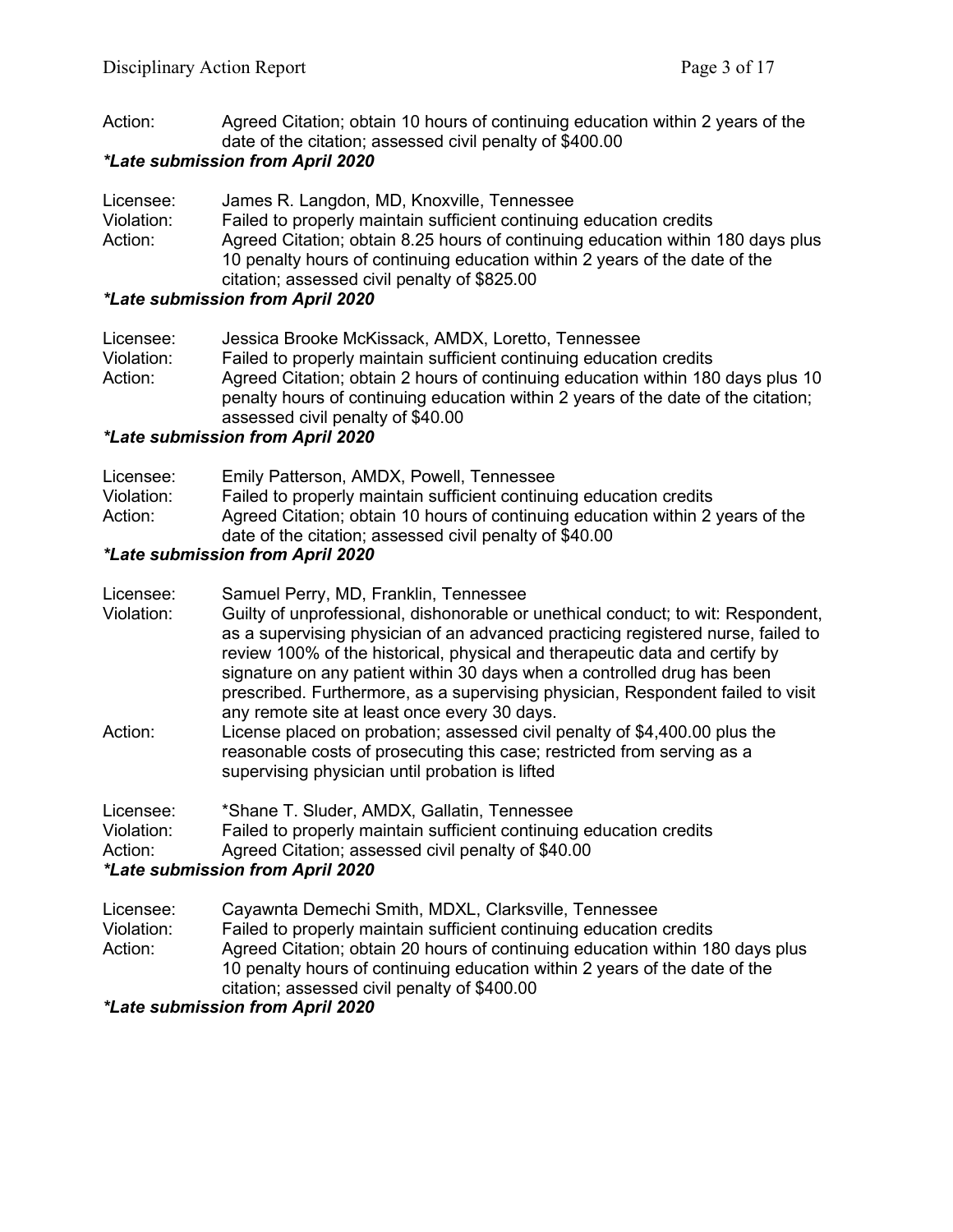### **BOARD OF MEDICAL EXAMINERS' ADVISORY COMMITTEE FOR ACUPUNCTURE**

Licensee: Brandy J. Lynn, L.Ac, Cookeville, Tennessee<br>Violation: Failed to properly maintain sufficient continuin Violation: Failed to properly maintain sufficient continuing education credits<br>Action: Agreed Citation: obtain 13 hours of continuing education within 18 Agreed Citation; obtain 13 hours of continuing education within 180 days plus 10 penalty hours of continuing education within 2 years of the date of the citation; assessed civil penalty of \$260.00

### *\*Late submission from April 2020*

### **BOARD OF MEDICAL EXAMINERS' COMMITTEE FOR PHYSIC IAN ASSISTANTS**

| Licensee:  | Kristen Ann Jensen, PA, Franklin, Tennessee                                                                                                                        |
|------------|--------------------------------------------------------------------------------------------------------------------------------------------------------------------|
| Violation: | Guilty of unprofessional, dishonorable or unethical conduct to wit: Respondent's<br>license was placed on probation to run concurrent with and maintain compliance |
|            | with a monitoring contract with Tennessee Medical Foundation. Respondent                                                                                           |
|            | failed to maintain compliance with the monitoring contract and violated the<br>Board Order.                                                                        |
| Action:    | License voluntarily surrendered (revoked) ; assessed the reasonable costs of<br>prosecuting this case.                                                             |

### **BOARD OF NURSING**

| Licensee:<br>Violation:            | Jeffery M. Bradford, RN, Kingsport<br>Guilty of unprofessional conduct; to wit: unauthorized use or removal of<br>narcotics, drugs, supplies, or equipment from any health care facility, school,<br>institution, or other work place location; and engaging in acts of dishonesty<br>which relate to the practice of nursing                                                                                                                                                                                                                                                                                                                                                                                                                                         |
|------------------------------------|-----------------------------------------------------------------------------------------------------------------------------------------------------------------------------------------------------------------------------------------------------------------------------------------------------------------------------------------------------------------------------------------------------------------------------------------------------------------------------------------------------------------------------------------------------------------------------------------------------------------------------------------------------------------------------------------------------------------------------------------------------------------------|
| Action:                            | License suspended with terms; assessed civil penalty of \$1,000.00                                                                                                                                                                                                                                                                                                                                                                                                                                                                                                                                                                                                                                                                                                    |
| Licensee:<br>Violation:<br>Action: | Taylor M. Bridenbaker, LPN, Oliver Springs<br>Guilty of unprofessional conduct<br>License placed on probation for no less than one year; must obtain continuing<br>education; plus costs not to exceed \$500.00                                                                                                                                                                                                                                                                                                                                                                                                                                                                                                                                                       |
| Licensee:<br>Violation:<br>Action: | Rene Baker Bright, RN, Eagleville<br>Guilty of unprofessional conduct; to wit: practicing professional nursing in a<br>manner inconsistent with T.C.A. § 63-7-103<br>License reprimanded; must obtain continuing education credits                                                                                                                                                                                                                                                                                                                                                                                                                                                                                                                                    |
|                                    |                                                                                                                                                                                                                                                                                                                                                                                                                                                                                                                                                                                                                                                                                                                                                                       |
| Licensee:<br>Violation:            | Angela Renee Bryant, RN, Chattanooga<br>Is addicted to alcohol or drugs to the degree of interfering with nursing duties;<br>and guilty of unprofessional conduct; to wit: Failure to maintain a record for<br>each patient which accurately reflects the nursing problems and<br>interventions for the patient and/or failure to maintain a record for each<br>patient which accurately reflects the name and title of the nurse providing<br>care; Making false or materially incorrect, inconsistent or unintelligible<br>entries in any patient records or in the records of any health care facility,<br>school, institution or other work place location pertaining to the obtaining,<br>possessing or administration of any controlled substance as defined in |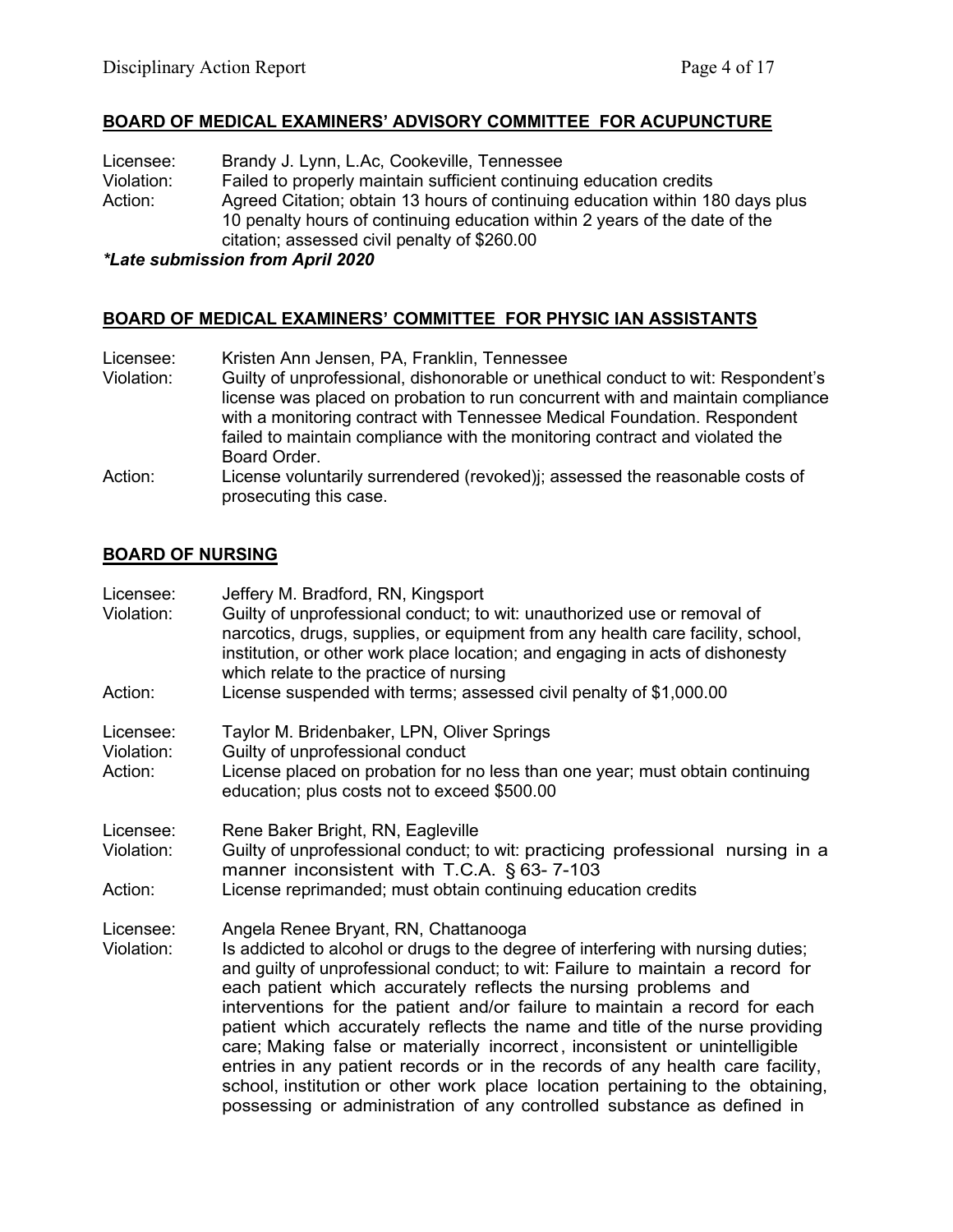| Action:                            | the Federal Controlled Substances Act; Unauthorized use or removal of<br>narcotics, drugs, supplies, or equipment from any health care facility,<br>school, institution or other work place location; and Engaging in acts of<br>dishonesty which relate to the practice of nursing<br>License suspended with terms                                                                                                                                                                                                                                                                                                                                                                                                                                                                                                                                                                                                                                                                                                                                                                                                                                                                                                                                                                                                                                                                                                                                                                                                      |
|------------------------------------|--------------------------------------------------------------------------------------------------------------------------------------------------------------------------------------------------------------------------------------------------------------------------------------------------------------------------------------------------------------------------------------------------------------------------------------------------------------------------------------------------------------------------------------------------------------------------------------------------------------------------------------------------------------------------------------------------------------------------------------------------------------------------------------------------------------------------------------------------------------------------------------------------------------------------------------------------------------------------------------------------------------------------------------------------------------------------------------------------------------------------------------------------------------------------------------------------------------------------------------------------------------------------------------------------------------------------------------------------------------------------------------------------------------------------------------------------------------------------------------------------------------------------|
| Licensee:<br>Violation:            | Angela D. Hill Byford, RN, Tullahoma<br>Guilty of unprofessional conduct; to wit: Unauthorized use or removal of<br>narcotics, drugs, supplies, or equipment from any health care facility,<br>school, institution or other work place location                                                                                                                                                                                                                                                                                                                                                                                                                                                                                                                                                                                                                                                                                                                                                                                                                                                                                                                                                                                                                                                                                                                                                                                                                                                                          |
| Action:                            | License suspended with terms; must obtain continuing education credits;<br>assessed civil penalties of \$1,500.00; plus costs not to exceed \$1,500.00                                                                                                                                                                                                                                                                                                                                                                                                                                                                                                                                                                                                                                                                                                                                                                                                                                                                                                                                                                                                                                                                                                                                                                                                                                                                                                                                                                   |
| Licensee:<br>Violation:            | Gabrielle Christa Carr, LPN, Cleveland<br>Is addicted to alcohol or drugs to the degree of interfering with nursing duties;<br>and guilty of unprofessional conduct                                                                                                                                                                                                                                                                                                                                                                                                                                                                                                                                                                                                                                                                                                                                                                                                                                                                                                                                                                                                                                                                                                                                                                                                                                                                                                                                                      |
| Action:                            | License suspended with terms                                                                                                                                                                                                                                                                                                                                                                                                                                                                                                                                                                                                                                                                                                                                                                                                                                                                                                                                                                                                                                                                                                                                                                                                                                                                                                                                                                                                                                                                                             |
| Licensee:<br>Violation:<br>Action: | Latanya T. Cole, RN, Gallatin<br>Testing positive for any drug on any government or private sector pre-<br>employment or employer-ordered confirmed drug test; Is addicted to alcohol or<br>drugs to the degree of interfering with nursing duties; and guilty of<br>unprofessional conduct; to wit: intentionally or negligently causing physical or<br>emotional injury to a patient; Failure to maintain a record for each patient<br>which accurately reflects the nursing problems and interventions for the<br>patient and/or failure to maintain a record for each patient which<br>accurately reflects the name and title of the nurse providing care; Making<br>false or materially incorrect, inconsistent or unintelligible entries in any<br>patient records or in the records of any health care facility, school,<br>institution or other work place location pertaining to the obtaining,<br>possessing or administration of any controlled substance as defined in<br>the Federal Controlled Substances Act; Unauthorized use or removal of<br>narcotics, drugs, supplies, or equipment from any health care facility,<br>school, institution or other work place location; being under the<br>influence of alcoholic beverages, or under the influence of drugs<br>which impair judgment while on duty in any health care facility,<br>school, institution, or other work place location; and Engaging in<br>acts of dishonesty which relate to the practice of nursing<br>License suspended with terms |
| Licensee:<br>Violation:<br>Action: | Dennis Keith Coward, RN, Gallatin<br>Guilty of unprofessional conduct; to wit: Unauthorized use or removal of<br>narcotics, drugs, supplies, or equipment from any health care facility,<br>school, institution or other work place location<br>License voluntarily surrendered                                                                                                                                                                                                                                                                                                                                                                                                                                                                                                                                                                                                                                                                                                                                                                                                                                                                                                                                                                                                                                                                                                                                                                                                                                          |
| Licensee:<br>Violation:            | Racheal Marie Crowe, LPN, Kingsport<br>Guilty of unprofessional conduct; to wit: Intentionally or negligently causing<br>physical or emotional injury to a patient; and Failing to take<br>appropriate action in safeguarding the patient from incompetent<br>health care practices.                                                                                                                                                                                                                                                                                                                                                                                                                                                                                                                                                                                                                                                                                                                                                                                                                                                                                                                                                                                                                                                                                                                                                                                                                                     |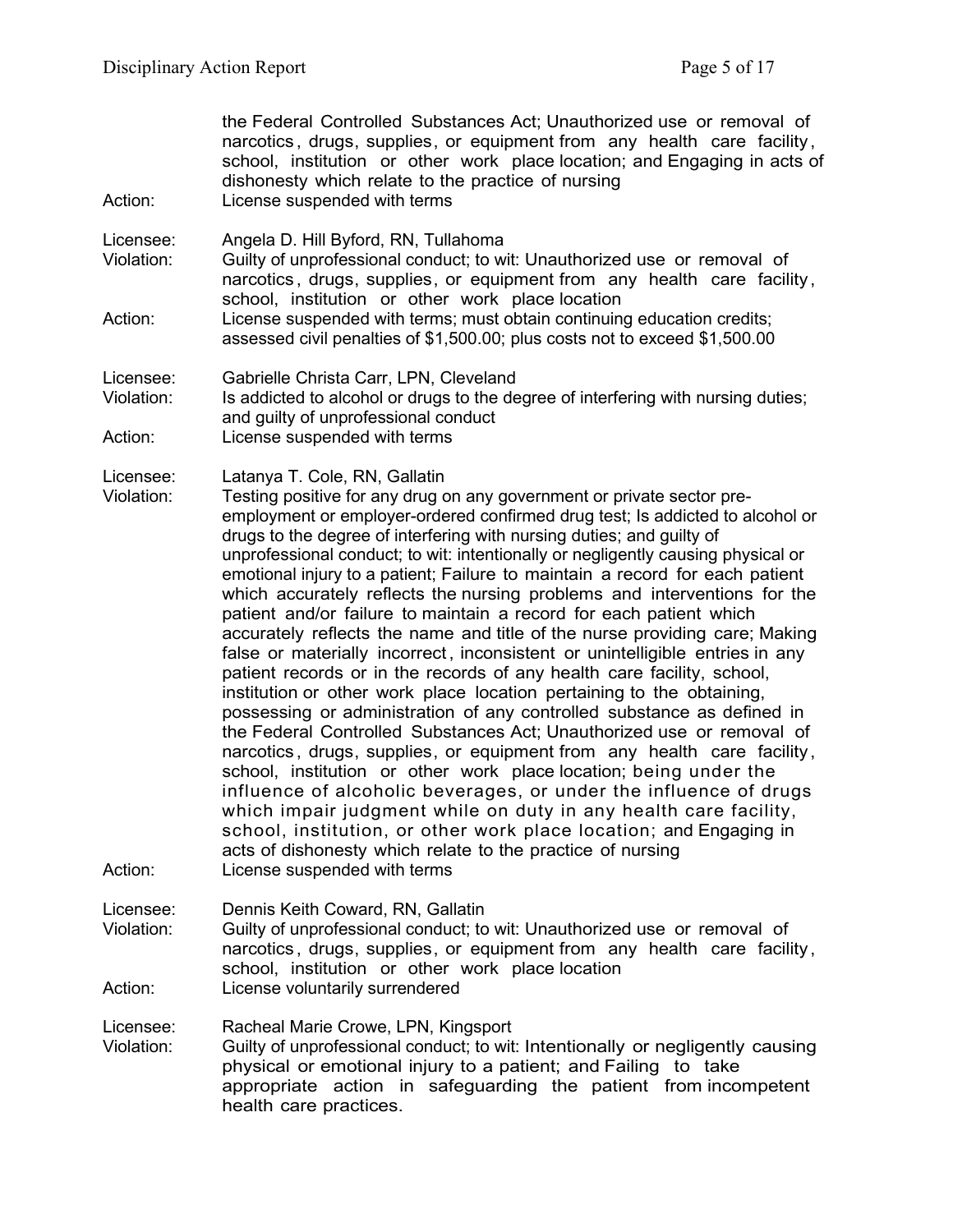Action: License voluntarily surrendered; placed on the abuse registry for no less than two years; assessed civil penalties of \$500.00; plus costs not to exceed \$500.00

Licensee: Nathan W. Dunn, RN, Chattanooga

- Violation: Guilty of a crime; guilty of fraud or deceit in procuring or attempting to procure a license to practice nursing; and guilty of unprofessional conduct; to wit: engaging in acts of dishonesty relating to practice of nursing Action: License reprimanded; assessed civil penalties in the amount of \$350
- Licensee: Claudia Fisch, RN, Maryville<br>Violation: Guilty of unprofessional cond
- Guilty of unprofessional conduct; to wit: Failure to maintain a record for each patient which accurately reflects the nursing problems and interventions for the patient and/or failure to maintain a record for each patient which accurately reflects the name and title of the nurse providing care; and engaging in acts of dishonesty relating to practice of nursing
- Action: License placed on probation for no less than one year; must obtain continuing education credits; plus costs not to exceed \$1,000.00

Licensee: Tiffany Colleen Freeman, RN, Nashville

- Violation: Guilty of unprofessional conduct; to wit: engaging in acts of dishonesty relating to practice of nursing; Making false or materially incorrect , inconsistent or unintelligible entries in any patient records or in the records of any health care facility, school, institution or other work place location pertaining to the obtaining, possessing or administration of any controlled substance as defined in the Federal Controlled Substances Act; and practicing professional nursing in a manner inconsistent with T.C.A. § 63- 7-103 Action: License suspended with terms; suspension stayed; license placed on probation for no less than three years to run concurrent with TNPAP
- Licensee: Vicki Lynn Graybill (a.k.a. Venita Gomez), KY RN, Louisville KY Violation: Guilty of unprofessional conduct; refusing to submit to or testing positive for any drug on any government or private sector pre-employment or employer-ordered confirmed drug test; Making false or materially incorrect , inconsistent or unintelligible entries in any patient records or in the records of any health care facility, school, institution or other work place location pertaining to the obtaining, possessing or administration of any controlled substance as defined in the Federal Controlled Substances Act; unauthorized use or removal of narcotics, drugs, supplies, or equipment from any health care facility, school, institution, or other work place location; and engaging in acts of dishonesty which relate to the practice of nursing
- Action: Privilege to practice nursing in the State of Tennessee revoked; must cease and desist the practice of nursing in the State of Tennessee

Licensee: Kristen Haldenwang, RN, Tega Cay SC

Violation: Guilty of a crime; unfit or incompetent by reason of negligence, habits, or other cause; and guilty of unprofessional conduct; to wit: unauthorized use or removal of narcotics, drugs, supplies, or equipment from any health care facility, school, institution, or other work place location; The use of any intoxicating beverage or the illegal use of any narcotic or dangerous drug while on duty in any health care facility, school, institution, or other work place location; Being under the influence of alcoholic beverages, or under the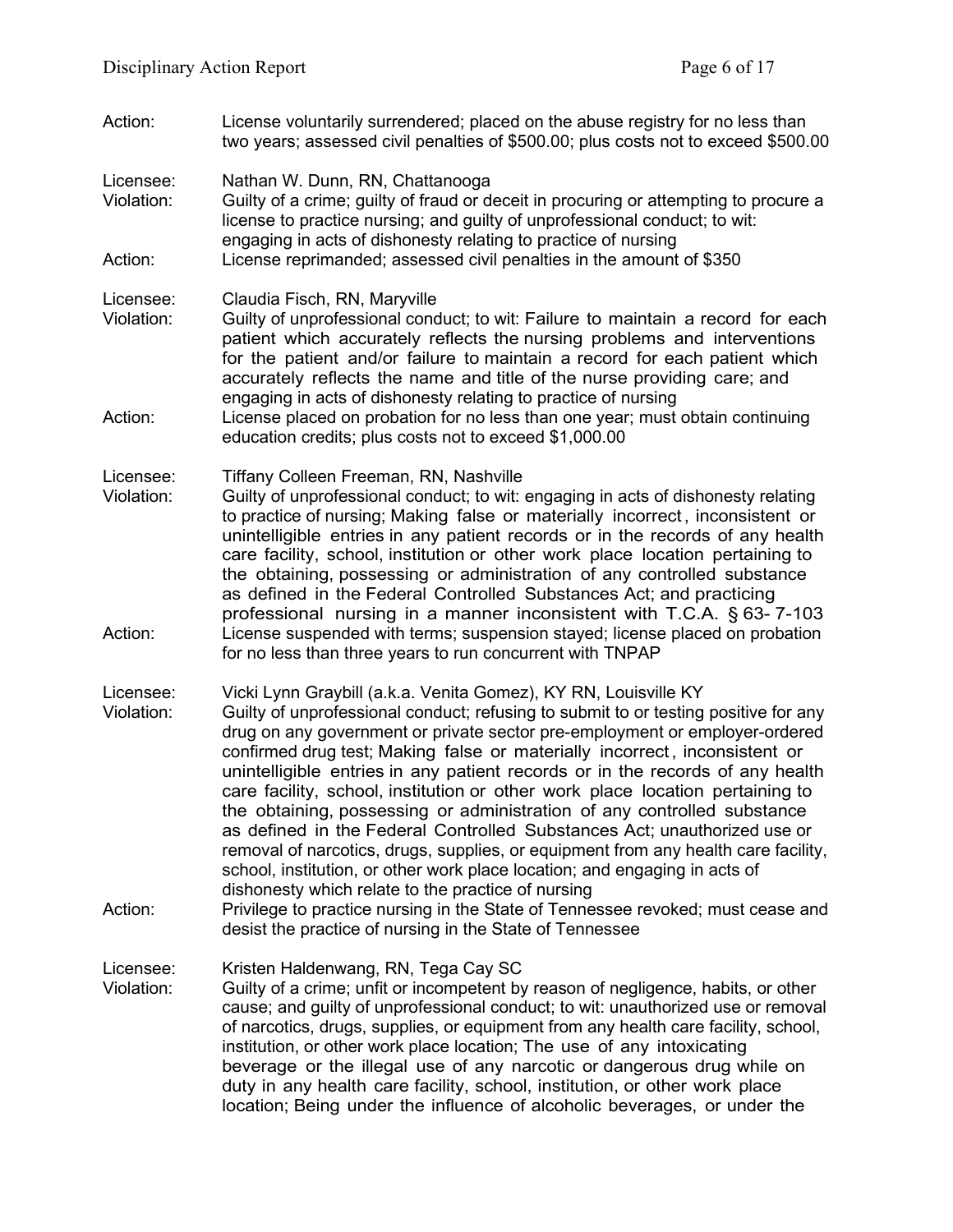| Action:                            | influence of drugs which impair judgment while on duty in any health care<br>facility, school, institution or other work place location; and Revocation,<br>suspension, probation or other discipline of a license to practice nursing by<br>another state or territory of the United States for any act or omission<br>which would constitute grounds for the revocation, suspension, probation<br>or other discipline of a license in this state<br>License suspended with terms                                                                                                                                                                                                                                                                                                                                                                                                                                                                                                                      |
|------------------------------------|---------------------------------------------------------------------------------------------------------------------------------------------------------------------------------------------------------------------------------------------------------------------------------------------------------------------------------------------------------------------------------------------------------------------------------------------------------------------------------------------------------------------------------------------------------------------------------------------------------------------------------------------------------------------------------------------------------------------------------------------------------------------------------------------------------------------------------------------------------------------------------------------------------------------------------------------------------------------------------------------------------|
| Licensee:<br>Violation:            | Ashley Marie Harris, RN, Columbia<br>Guilty of fraud or deceit in procuring or attempting to procure a license to<br>practice nursing; and guilty of unprofessional conduct                                                                                                                                                                                                                                                                                                                                                                                                                                                                                                                                                                                                                                                                                                                                                                                                                             |
| Action:                            | License renewal denied                                                                                                                                                                                                                                                                                                                                                                                                                                                                                                                                                                                                                                                                                                                                                                                                                                                                                                                                                                                  |
| Licensee:<br>Violation:<br>Action: | April D. Hicks, LPN, Johnson City<br>Guilty of unprofessional conduct; to wit: unauthorized use or removal of<br>narcotics, drugs, supplies, or equipment from any health care facility, school,<br>institution, or other work place location; engaging in acts of dishonesty which<br>relate to the practice of nursing; Violating confidentiality of infom1ation or<br>knowledge concerning the patient, except when required to do so by a court<br>of law; and Abandoning or neglecting a patient requiring nursing care<br>License suspended with terms; plus costs not to exceed \$200.00                                                                                                                                                                                                                                                                                                                                                                                                         |
| Licensee:<br>Violation:<br>Action: | Darren Wayne Hicks, FL RN, Fort Meyers FL<br>Is addicted to alcohol or drugs to the degree of interfering with nursing duties;<br>and guilty of unprofessional conduct; to wit: Unauthorized use or removal of<br>narcotics, drugs, supplies, or equipment from any health care facility,<br>school, institution or other work place location; The use of any intoxicating<br>beverage or the illegal use of any narcotic or dangerous drug while on duty<br>in any health care facility, school, institution, or other work place location;<br>Being under the influence of alcoholic beverages, or under the influence of<br>drugs which impair judgment while on duty in any health care facility, school,<br>institution or other work place location; and Engaging in acts of dishonesty<br>which relate to the practice of nursing<br>Privilege to practice nursing in the State of Tennessee voluntarily surrendered;<br>must cease and desist the practice of nursing in the State of Tennessee |
| Licensee:<br>Violation:            | Glynis J. Hoover, RN, Chattanooga<br>Testing positive for any drug on any government or private sector pre-<br>employment or employer-ordered confirmed drug test; and guilty of<br>unprofessional conduct                                                                                                                                                                                                                                                                                                                                                                                                                                                                                                                                                                                                                                                                                                                                                                                              |
| Action:                            | License suspended with terms; suspension stayed; license placed on probation<br>for no less than three years to run concurrent with TNPAP                                                                                                                                                                                                                                                                                                                                                                                                                                                                                                                                                                                                                                                                                                                                                                                                                                                               |
| Licensee:<br>Violation:<br>Action: | Robin R. Hoss, LPN, Chuckey<br>Guilty of unprofessional conduct<br>License placed on probation for no less than one year; must obtain continuing<br>education credits; plus costs not to exceed \$250.00                                                                                                                                                                                                                                                                                                                                                                                                                                                                                                                                                                                                                                                                                                                                                                                                |
| Licensee:<br>Violation:            | Christine Frances Kiskadden, RN, Bretwood<br>Guilty of fraud or deceit in procuring or attempting to procure a license to<br>practice nursing; guilty of a crime; and guilty of unprofessional conduct                                                                                                                                                                                                                                                                                                                                                                                                                                                                                                                                                                                                                                                                                                                                                                                                  |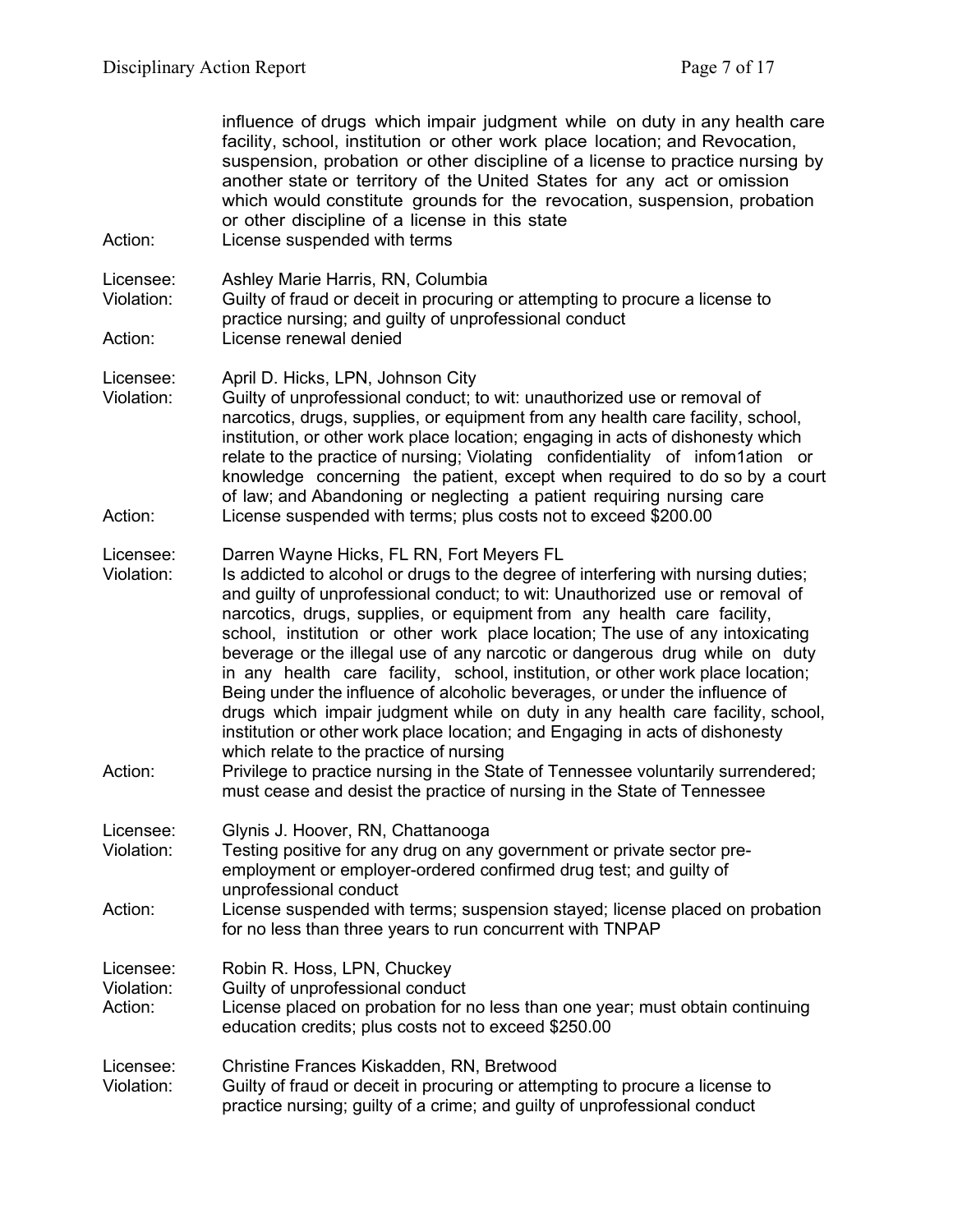Action: License reprimanded; multistate privilege to practice in any other party state is deactivated; must obtain continuing education credits; assessed civil penalties in the amount of \$250.00

Licensee: Lindsey S. Lawson, RN, Nashville

Violation: Refusing to submit to a drug test or testing positive for any drug on any government or private sector pre-employment or employer-ordered confirmed drug test; and guilty of unprofessional conduct; to wit: Being under the influence of alcoholic beverages. or under the influence of drugs which impair judgment while on duty in any health care facility, school, institution or other work place location Action: License suspended with terms

### Licensee: Kelsey D. Lenihan, APRN/RN, Knoxville

- Violation: Is unfit or incompetent by reason of negligence, habits or other cause; and guilty of unprofessional conduct; to wit: Making false or materially incorrect, inconsistent or unintelligible entries in any patient records or in the records of any health care facility, school, institution or other work place location pertaining to the obtaining, possessing or administration of any controlled substance as defined in the Federal Controlled Substances Act; Unauthorized use or removal of narcotics, drugs, supplies, or equipment from any health care facility, school, institution or other work place location; Impersonating another licensed practitioner; Practicing professional nursing in this state on a lapsed (state) license or beyond the period of a valid temporary permit; Over prescribing, or prescribing in a manner inconsistent with Rules I 000-04-.08 and 1000-04-.09; and Engaging in acts of dishonesty which relate to the practice of nursing
- Action: RN license and APRN certificate voluntarily surrendered; plus costs not to exceed \$3,000.00

# Licensee: Leslie J. Long, APRN/RN, Memphis<br>Violation: Is unfit or incompetent by reason

- Is unfit or incompetent by reason of negligence, habits or other cause Action: RN license and APRN certificate suspended with terms
- Licensee: Emily Lay Mathis, APRN/RN, Knoxville
- Violation: Is unfit or incompetent by reason of negligence, habits or other cause; and guilty of unprofessional conduct; to wit: Failure to maintain a record for each patient which accurately reflects the nursing problems and interventions for the patient and/or failure to maintain a record for each patient which accurately reflects the name and title of the nurse providing care; and Over-prescribing, or prescribing m a manner inconsistent with Rules 1000-04-.08 and 1000-04-.09
- Action: RN license and APRN certificate reprimanded; must complete Intensive Course in Medical Documentation: Clinical, Legal, and Economic Implication for Healthcare Providers; plus costs not to exceed \$1,000.00

Licensee: Jason McLean, RN, Knoxville<br>Violation: Is addicted to alcohol or drugs

Is addicted to alcohol or drugs to the degree of interfering with nursing duties; and guilty of unprofessional conduct; to wit: The use of any intoxicating beverage or the illegal use of any narcotic or dangerous drug while on duty in any health care facility, school, institution, or other work place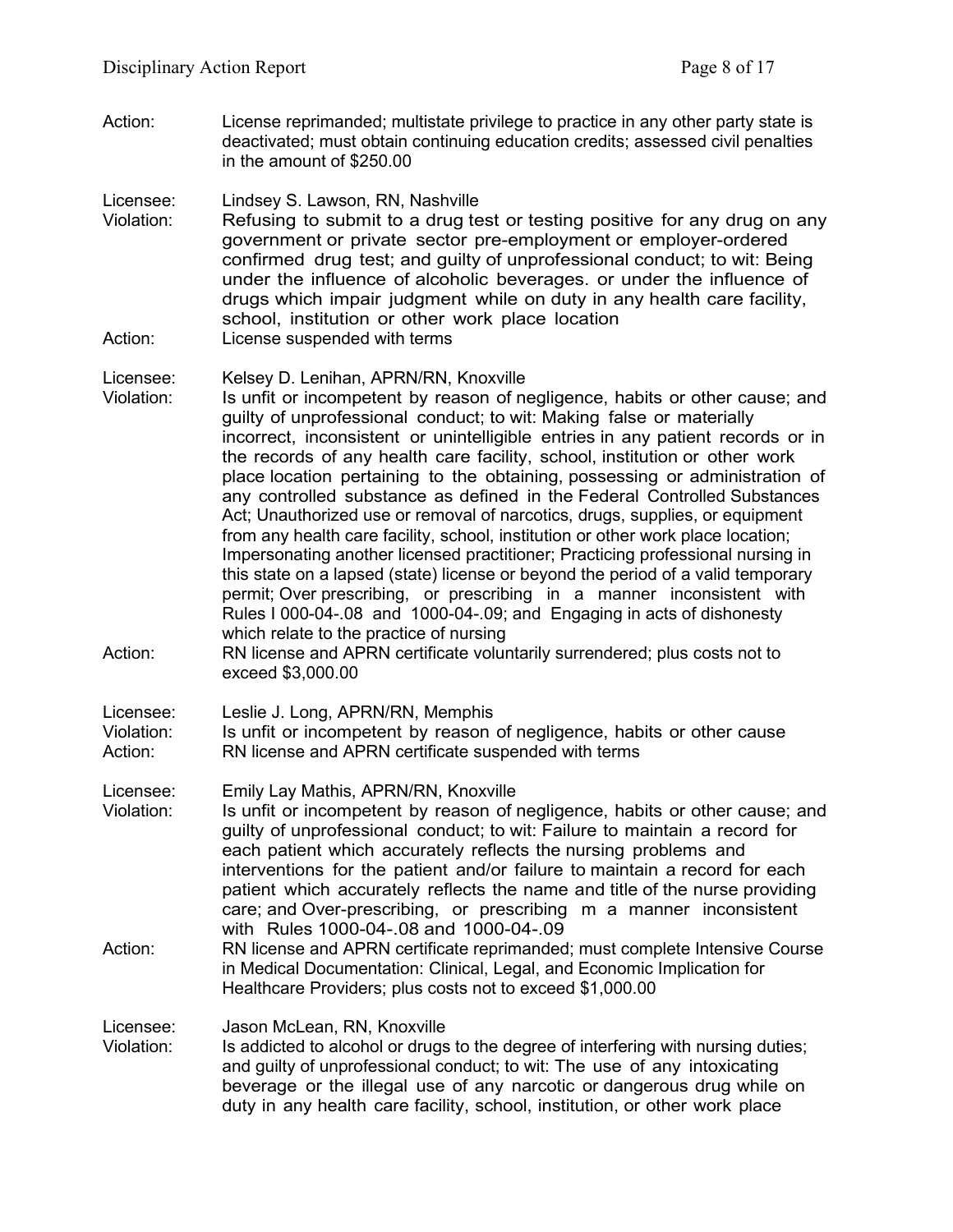| Action:                            | location; and Being under the influence of alcoholic beverages, or under<br>the influence of drugs which impair judgment while on duty in any health<br>care facility, school, institution or other work place location<br>License suspended with terms; suspension stayed; license placed on probation<br>for no less than three years to run concurrent with TNPAP                                                                                                                                                                                                                                                                                                                                                                                                                                                                                                                                                                                                                                                                                                                                                                                                                                       |
|------------------------------------|------------------------------------------------------------------------------------------------------------------------------------------------------------------------------------------------------------------------------------------------------------------------------------------------------------------------------------------------------------------------------------------------------------------------------------------------------------------------------------------------------------------------------------------------------------------------------------------------------------------------------------------------------------------------------------------------------------------------------------------------------------------------------------------------------------------------------------------------------------------------------------------------------------------------------------------------------------------------------------------------------------------------------------------------------------------------------------------------------------------------------------------------------------------------------------------------------------|
| Licensee:<br>Violation:            | Robin S. Mitchell, RN, Petersburg<br>Refusing to submit to a drug test or testing positive for any drug on any<br>government or private sector pre-employment or employer-ordered<br>confirmed drug test; and guilty of unprofessional conduct                                                                                                                                                                                                                                                                                                                                                                                                                                                                                                                                                                                                                                                                                                                                                                                                                                                                                                                                                             |
| Action:                            | License suspended with terms                                                                                                                                                                                                                                                                                                                                                                                                                                                                                                                                                                                                                                                                                                                                                                                                                                                                                                                                                                                                                                                                                                                                                                               |
| Licensee:<br>Violation:            | Edna Mae Moses, APRN/RN, Knoxville<br>Is unfit or incompetent by reason of negligence, habits or other cause; and                                                                                                                                                                                                                                                                                                                                                                                                                                                                                                                                                                                                                                                                                                                                                                                                                                                                                                                                                                                                                                                                                          |
| Action:                            | guilty of unprofessional conduct<br>RN license and APRN certificate suspended with terms; plus costs not to<br>exceed \$200.00                                                                                                                                                                                                                                                                                                                                                                                                                                                                                                                                                                                                                                                                                                                                                                                                                                                                                                                                                                                                                                                                             |
| Licensee:<br>Violation:<br>Action: | Alexandria Nicole Nelson, RN, Oakland<br>Is addicted to alcohol or drugs to the degree of interfering with nursing duties;<br>and guilty of unprofessional conduct; to wit: Failure to maintain a record for<br>each patient which accurately reflects the nursing problems and<br>interventions for the patient and/or failure to maintain a record for each<br>patient which accurately reflects the name and title of the nurse providing<br>care; Making false or materially incorrect, inconsistent or unintelligible<br>entries in any patient records or in the records of any health care facility,<br>school, institution or other work place location pertaining to the obtaining,<br>possessing or administration of any controlled substance as defined in<br>the Federal Controlled Substances Act; Unauthorized use or removal of<br>narcotics, drugs, supplies, or equipment from any health care facility,<br>school, institution or other work place location; and Engaging in acts of<br>dishonesty which relate to the practice of nursing<br>License suspended with terms; suspension stayed; license placed on probation<br>for no less than three years to run concurrent with TNPAP |
| Licensee:<br>Violation:            | Lynne A. Otten, RN, Hannibal MO<br>Is unfit or incompetent by reason of negligence, habits or other cause; and<br>guilty of unprofessional conduct; to wit: refusing to submit to or testing<br>positive for any drug on any government or private sector pre-employment or<br>employer-ordered confirmed drug test                                                                                                                                                                                                                                                                                                                                                                                                                                                                                                                                                                                                                                                                                                                                                                                                                                                                                        |
| Action:                            | Privilege to practice nursing in the State of Tennessee is voluntarily<br>surrendered; plus costs not to exceed \$200.00                                                                                                                                                                                                                                                                                                                                                                                                                                                                                                                                                                                                                                                                                                                                                                                                                                                                                                                                                                                                                                                                                   |
| Licensee:<br>Violation:            | Tanja N. Pleasant, LPN, Memphis<br>Guilty of unprofessional conduct; to wit: abandoning or neglecting a patient<br>requiring nursing care                                                                                                                                                                                                                                                                                                                                                                                                                                                                                                                                                                                                                                                                                                                                                                                                                                                                                                                                                                                                                                                                  |
| Action:                            | License reprimanded; must obtain continuing education credits                                                                                                                                                                                                                                                                                                                                                                                                                                                                                                                                                                                                                                                                                                                                                                                                                                                                                                                                                                                                                                                                                                                                              |
| Licensee:<br>Violation:            | Tessa D. Proffitt, RN, Jonesborough<br>Guilty of a crime; and guilty of unprofessional conduct; to wit: Aiding, abetting,<br>assisting or hiring an individual to violate or circumvent any law or duly                                                                                                                                                                                                                                                                                                                                                                                                                                                                                                                                                                                                                                                                                                                                                                                                                                                                                                                                                                                                    |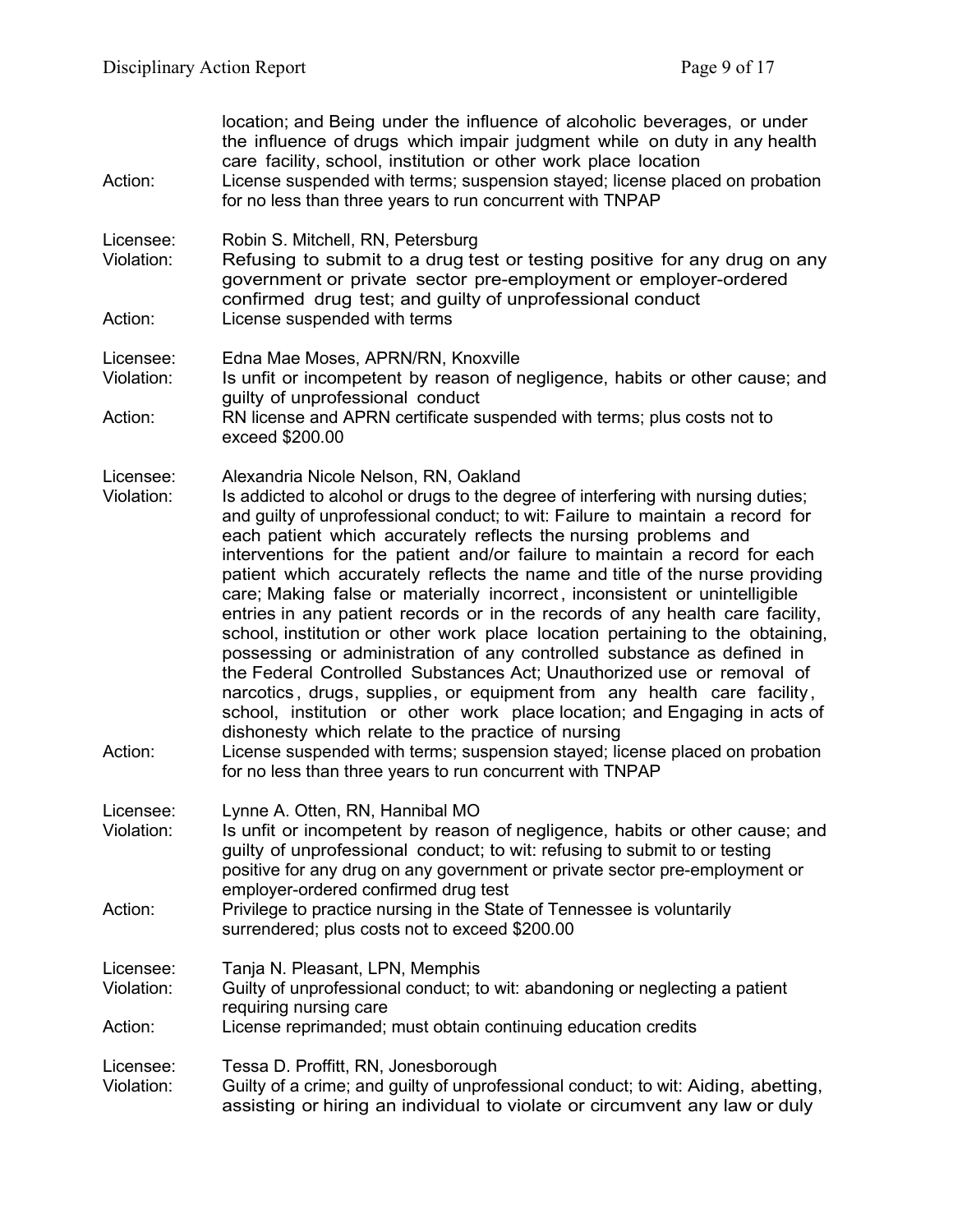promulgated rule intended to guide the conduct of a nurse or any other licensed health care provider; and Violating confidentiality of information or knowledge concerning the patient except when required to do so by a court of law Action: License suspended for no less than five years; must obtain continuing education hours; must pass the EBAS; assessed civil penalties in the amount of \$2,000.00 Licensee: Sheila K. Ramsey, RN, Lafollette Violation: Is unfit or incompetent by reason of negligence, habits or other cause; and guilty of unprofessional conduct; to wit: intentionally or negligently causing physical or emotional injury to a patient; Failure to maintain a record for each patient which accurately reflects the nursing problems and interventions for the patient and/or failure to maintain a record for each patient which accurately reflects the name and title of the nurse providing care; assigning unqualified persons to perform functions of licensed persons or delegating nursing care functions and tasks and/or responsibilities to others contrary to the Nurse Practice Act or rules and regulations to the detriment of patient safety; and failing to supervise persons to whom nursing functions are delegated or assigned Action: License reprimanded; must obtain continuing education credits Licensee: Beverly Sue Rubio, RN, Ethridge Violation: Is unfit or incompetent by reason of negligence, habits or other cause; and guilty of unprofessional conduct; to wit: intentionally or negligently causing physical or emotional injury to a patient; and Failing to take appropriate action in safeguarding the patient from incompetent health care practices

- Action: License suspended; must attend Nonviolent Crisis Intervention Training Program; assessed civil penalties of \$500.00; plus costs not to exceed \$500.00
- Licensee: Julie A. Salmon, RN, Murfreesboro Violation: Guilty of unprofessional conduct Action: License suspended with terms; suspension stayed; license placed on probation for no less than three years to run concurrent with TNPAP; plus costs not to exceed \$1,000.00
- Licensee: Melody Sandoval, RN, Chattanooga Violation: Guilty of unprofessional conduct; to wit: Failure to maintain a record for each patient which accurately reflects the nursing problems and interventions for the patient and/or failure to maintain a record for each patient which accurately reflects the name and title of the nurse providing care; and engaging in acts of dishonesty relating to practice of nursing Action: License placed on probation for no less than one year; must obtain continuing education credits; plus costs not to exceed \$1,000.00
- Licensee: Brenda Shields, LPN, Jackson Violation: Violated or attempted to violate directly or indirectly or assisted in or abetted the violation of or conspired to violate any provision of this chapter or any lawful order of the Board issued pursuant thereto Action: License reprimanded; plus costs not to exceed \$300.00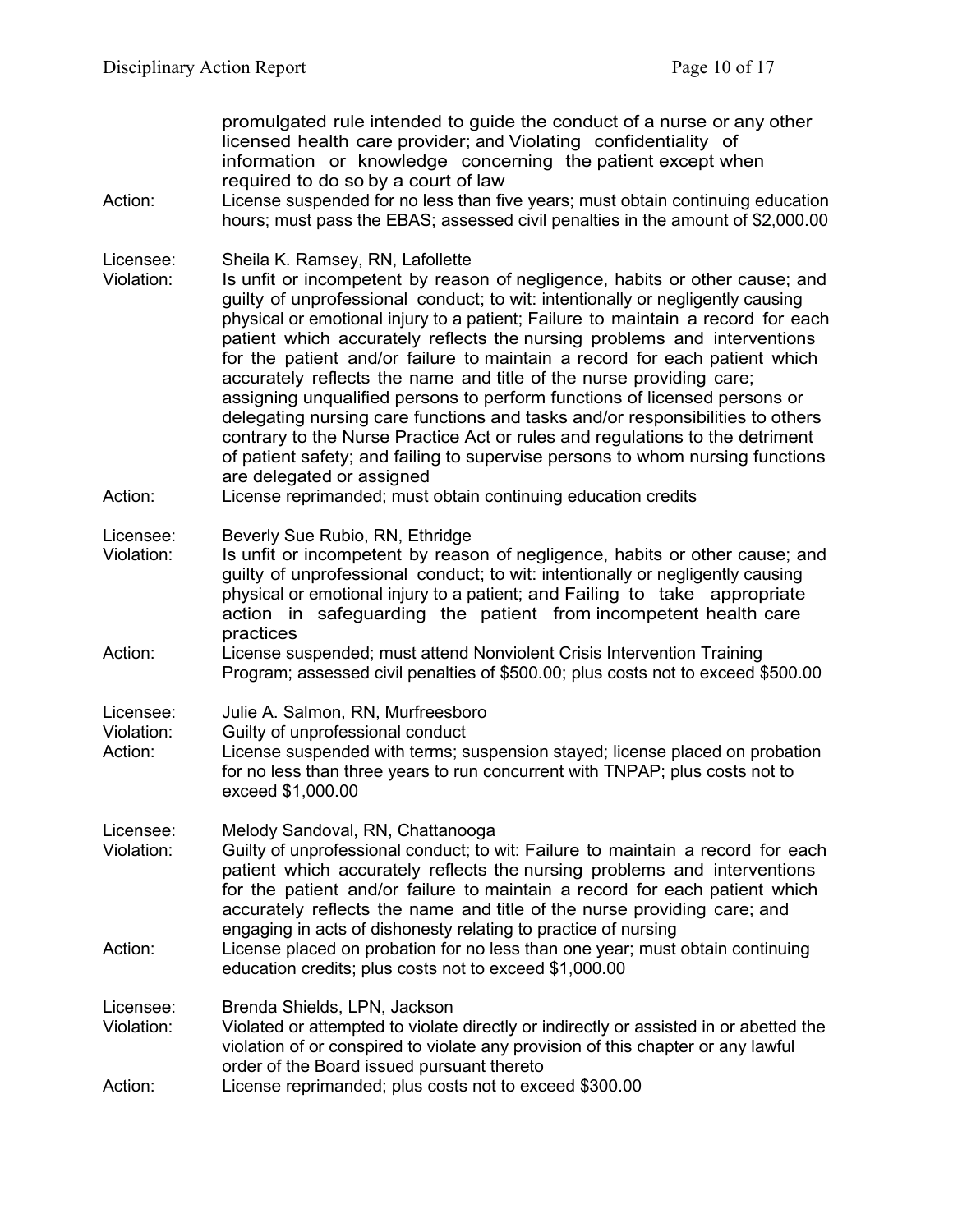| Licensee:<br>Violation:            | Emily Rebecca Shurden, MS RN, Robinsonville MS<br>Testing positive for any drug on any government or private sector pre-<br>employment or employer-ordered confirmed drug test; and guilty of<br>unprofessional conduct                                                                                                                                                                                                                                                                                                                                                                                                                                                                                                                                                                                                                                                                |
|------------------------------------|----------------------------------------------------------------------------------------------------------------------------------------------------------------------------------------------------------------------------------------------------------------------------------------------------------------------------------------------------------------------------------------------------------------------------------------------------------------------------------------------------------------------------------------------------------------------------------------------------------------------------------------------------------------------------------------------------------------------------------------------------------------------------------------------------------------------------------------------------------------------------------------|
| Action:                            | Privilege to practice nursing in the State of Tennessee is revoked; assessed civil<br>penalties in the amount of \$1,000.00; plus costs not to exceed \$7,000.00                                                                                                                                                                                                                                                                                                                                                                                                                                                                                                                                                                                                                                                                                                                       |
| Licensee:<br>Violation:            | Richard Alan Smith, KY RN, Science Hill KY<br>Testing positive for any drug on any government or private sector pre-<br>employment or employer-ordered confirmed drug test; and guilty of<br>unprofessional conduct; to wit: unauthorized use or removal of narcotics, drugs,<br>supplies, or equipment from any health care facility, school, institution, or other<br>work place location; The use of any intoxicating beverage or the illegal<br>use of any narcotic or dangerous drug while on duty in any health care<br>facility, school, institution, or other work place location; Being under the<br>influence of alcoholic beverages, or under the influence of drugs which<br>impair judgment while on duty in any health care facility, school, institution<br>or other work place location; and Engaging in acts of dishonesty which<br>relate to the practice of nursing |
| Action:                            | Privilege to practice nursing in the State of Tennessee is voluntarily<br>surrendered; must cease and desist the practice of nursing in the State of<br>Tennessee; plus costs not to exceed \$1,500.00                                                                                                                                                                                                                                                                                                                                                                                                                                                                                                                                                                                                                                                                                 |
| Licensee:<br>Violation:<br>Action: | Candice Elizabeth Tisdale, RN, Cordova<br>Testing positive for any drug on any government or private sector pre-<br>employment or employer-ordered confirmed drug test; unfit or incompetent by<br>reason of negligence, habits or other cause; addicted to alcohol or drugs<br>to the degree of interfering with nursing duties; and guilty of<br>unprofessional conduct<br>License suspended with terms                                                                                                                                                                                                                                                                                                                                                                                                                                                                              |
| Licensee:<br>Violation:<br>Action: | Kevin D. Trew, RN, Benton<br>Guilty of unprofessional conduct<br>License reprimanded; assessed civil penalties of \$250.00; plus costs not to<br>exceed \$500.00                                                                                                                                                                                                                                                                                                                                                                                                                                                                                                                                                                                                                                                                                                                       |
| Licensee:<br>Violation:            | Chrystal Nicole Vandeventer, RN, Prosper TX<br>Guilty of unprofessional conduct; to wit: Failure to maintain a record for each<br>patient which accurately reflects the nursing problems and interventions<br>for the patient and/or failure to maintain a record for each patient which<br>accurately reflects the name and title of the nurse providing care; Making<br>false or materially incorrect, inconsistent or unintelligible entries in any<br>patient records or in the records of any health care facility, school,<br>institution or other work place location pertaining to the obtaining,<br>possessing or administration of any controlled substance as defined in<br>the Federal Controlled Substances Act; and practicing professional<br>nursing in a manner inconsistent with T.C.A. § 63-7-103                                                                   |
| Action:                            | Privilege to practice nursing in the State of Tennessee is voluntarily<br>surrendered; must cease and desist the practice of nursing in the State of<br>Tennessee; plus costs not to exceed \$500.00                                                                                                                                                                                                                                                                                                                                                                                                                                                                                                                                                                                                                                                                                   |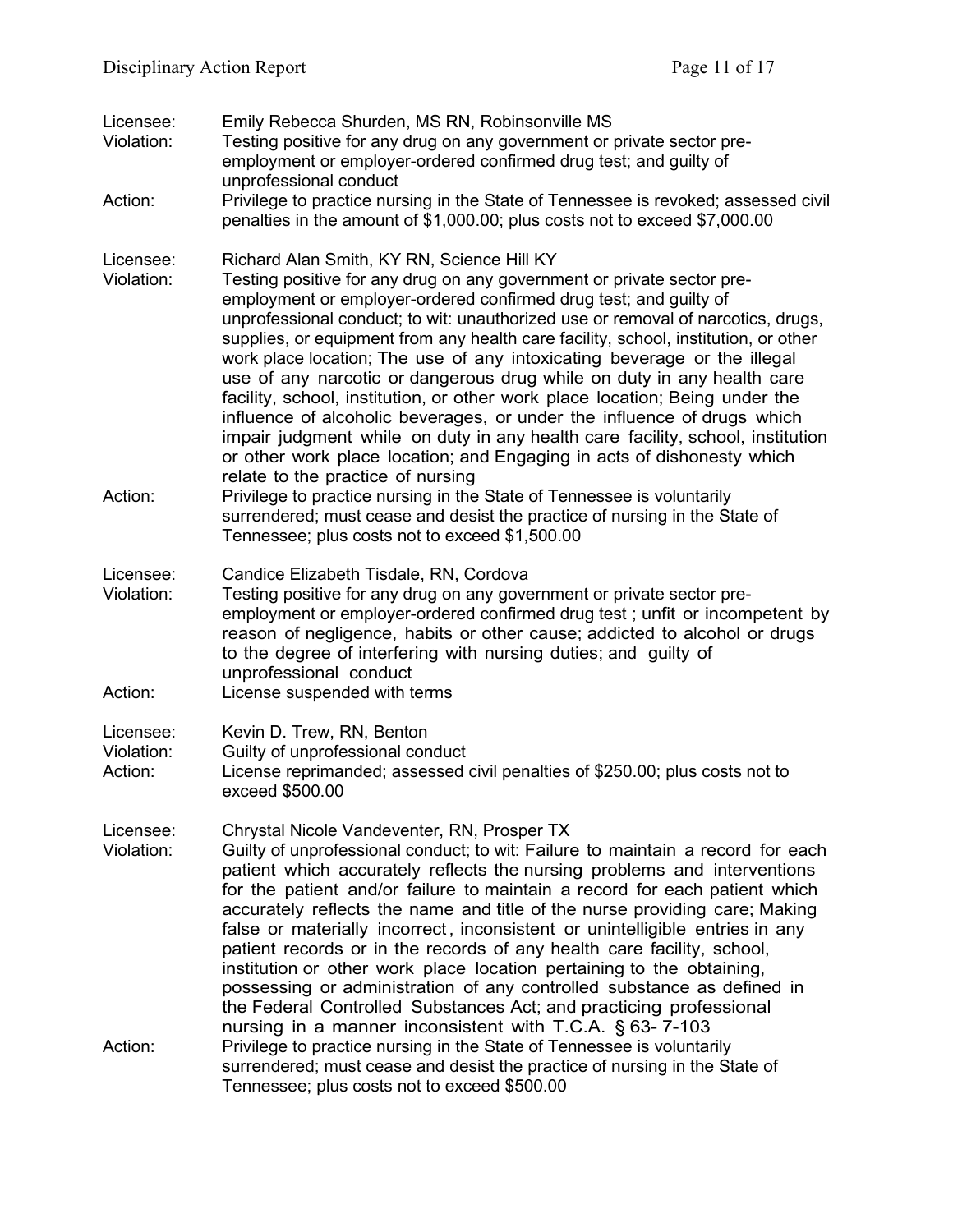| Licensee:<br>Violation:            | Marcia Leeann West, RN, Knoxville<br>Guilty of unprofessional conduct; refusing to submit to or testing positive for any<br>drug on any government or private sector pre-employment or employer-ordered<br>confirmed drug test                                                                                                                                                                                                                                                                                                                                                                                                                                                                                                                                    |
|------------------------------------|-------------------------------------------------------------------------------------------------------------------------------------------------------------------------------------------------------------------------------------------------------------------------------------------------------------------------------------------------------------------------------------------------------------------------------------------------------------------------------------------------------------------------------------------------------------------------------------------------------------------------------------------------------------------------------------------------------------------------------------------------------------------|
| Action:                            | License suspended with terms; plus costs not to exceed \$5,000.00                                                                                                                                                                                                                                                                                                                                                                                                                                                                                                                                                                                                                                                                                                 |
| Licensee:<br>Violation:            | Elizabeth Denise White, RN, Etowah<br>Guilty of fraud or deceit in procuring or attempting to procure a license to<br>practice nursing; and guilty of unprofessional conduct; to wit: engaging in acts of<br>dishonesty relating to practice of nursing                                                                                                                                                                                                                                                                                                                                                                                                                                                                                                           |
| Action:                            | License reprimanded; multistate deactivated; assessed civil penalties of<br>\$250.00; plus costs not to exceed \$200.00                                                                                                                                                                                                                                                                                                                                                                                                                                                                                                                                                                                                                                           |
| Licensee:<br>Violation:<br>Action: | Tina C. Worley, LPN, Whitwell<br>Guilty of a crime; and guilty of unprofessional conduct<br>License voluntarily surrendered                                                                                                                                                                                                                                                                                                                                                                                                                                                                                                                                                                                                                                       |
| Licensee:<br>Violation:<br>Action: | Laura Ashley Wright, LPN, Johnson City<br>Guilty of unprofessional conduct; to wit: Making false or materially incorrect,<br>inconsistent or unintelligible entries in any patient records or in the<br>records of any health care facility, school, institution or other work place<br>location pertaining to the obtaining, possessing or administration of any<br>controlled substance as defined in the Federal Controlled Substances<br>Act; Unauthorized use or removal of narcotics, drugs, supplies, or<br>equipment from any health care facility, school, institution or other<br>work place location; and Engaging in acts of dishonesty which relate to<br>the practice of nursing<br>License suspended with terms; plus costs not to exceed \$500.00 |
| Licensee:<br>Violation:<br>Action: | Patrick N. Wulfert, LPN, Lexington<br>Guilty of unprofessional conduct; to wit: Failure to maintain a record for each<br>patient which accurately reflects the nursing problems and interventions<br>for the patient and/or failure to maintain a record for each patient which<br>accurately reflects the name and title of the nurse providing care; and<br>Engaging in acts of dishonesty which relate to the practice of nursing<br>License placed on probation for no less than one year; must obtain continuing                                                                                                                                                                                                                                             |
| Licensee:<br>Violation:<br>Action: | education credits; plus costs not to exceed \$1,000.00<br>Patricia C. Youngblood, RN, Gallatin<br>Is unfit or incompetent by reason of negligence, habits or other cause<br>License suspended with terms; assessed civil penalties of \$500.00; plus costs<br>not to exceed \$5,000.00                                                                                                                                                                                                                                                                                                                                                                                                                                                                            |

### **BOARD OF OCCUPATIONAL THERAPY**

Licensee: Jill E. Farber, OT, Franklin, Tennessee<br>Violation: Failed to timely renew her license and c Failed to timely renew her license and continued performing duties as an occupational therapy assistant on an expired license. Action: License reprimanded; assessed civil penalty of \$4,400.00 plus the costs of prosecuting this case.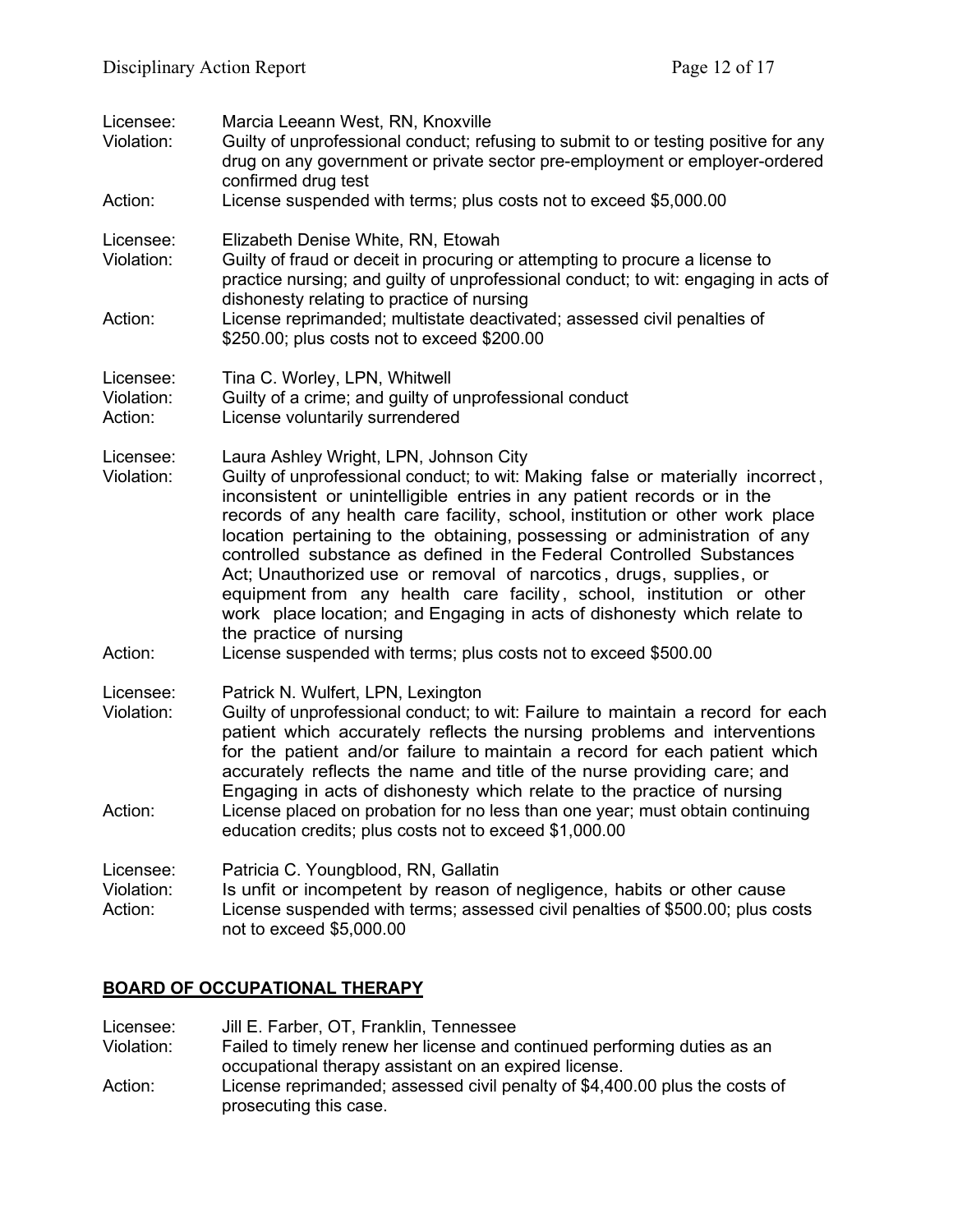### *\*Late submission from April 2020*

| Licensee:  | Kathleen T. Hagaman, OTA, Chickadmauga, Georgia                                                                                                                                                                                               |
|------------|-----------------------------------------------------------------------------------------------------------------------------------------------------------------------------------------------------------------------------------------------|
| Violation: | Guilty of unprofessional, dishonorable or unethical conduct to wit: criminal                                                                                                                                                                  |
|            | indictment for fraudulently obtaining Tenncare benefits in Hamilton County,                                                                                                                                                                   |
|            | Tennessee.                                                                                                                                                                                                                                    |
| Action:    | License suspended for one year; then to be placed on probation for not less<br>than one year; obtain 10 hours of Ethics and Jurisprudence course(s) within six<br>months of the Order; assessed civil penalty of \$2,500.00 plus the costs of |
|            | prosecuting this case.                                                                                                                                                                                                                        |

### *\*Late submission from April 2020*

| Licensee:  | Lauren Michelle McCormick, OT, Erwin, Tennessee                                                 |
|------------|-------------------------------------------------------------------------------------------------|
| Violation: | Failed to properly maintain sufficient continuing education credits                             |
| Action:    | Agreed Citation; obtain 24 hours of continuing education; assessed civil penalty<br>of \$100.00 |
|            |                                                                                                 |

### *\*Late submission from April 2020*

| Licensee:  | Sunil Clarence Rambally, OTA, Knoxville, Tennessee                                              |
|------------|-------------------------------------------------------------------------------------------------|
| Violation: | Failed to properly maintain sufficient continuing education credits                             |
| Action:    | Agreed Citation; obtain 12 hours of continuing education; assessed civil penalty<br>of \$100.00 |

### *\*Late submission from April 2020*

| Licensee:  | Victoria Namkang Rutherford, OTA, Hopkinsville, Kentucky                         |
|------------|----------------------------------------------------------------------------------|
| Violation: | Failed to properly maintain sufficient continuing education credits              |
| Action:    | Agreed Citation; obtain 24 hours of continuing education; assessed civil penalty |
|            | of \$100.00                                                                      |
|            |                                                                                  |

### *\*Late submission from April 2020*

| Licensee:  | Stephanie Ellen Steen, OT, Nashville, Tennessee                                                |
|------------|------------------------------------------------------------------------------------------------|
| Violation: | Failed to properly maintain sufficient continuing education credits                            |
| Action:    | Agreed Citation; obtain 3 hours of continuing education; assessed civil penalty<br>of \$100.00 |

### *\*Late submission from April 2020*

| Licensee:  | Tanya M. Wright, OTA, Knoxville, Tennessee                                                            |
|------------|-------------------------------------------------------------------------------------------------------|
| Violation: | Failed to timely renew her license and continued performing duties as an                              |
|            | occupational therapy assistant on an expired license.                                                 |
| Action:    | License reprimanded; assessed civil penalty of \$1,100.00 plus the costs of<br>prosecuting this case. |
|            |                                                                                                       |

### *\*Late submission from April 2020*

### **BOARD OF PHARMACY**

Licensee: Joshua Johnson, D.Ph., Atoka, Tennessee<br>Violation: Failure to adhere to the Board's statutes an Failure to adhere to the Board's statutes and rules as follows; It is unlawful for any person, firm or corporation to possess, sell, barter or give away any drugs known as legend drugs as defined in Sec. 53-10-101, except upon the written prescription of a duly licensed physician certified physician's assistant, nurse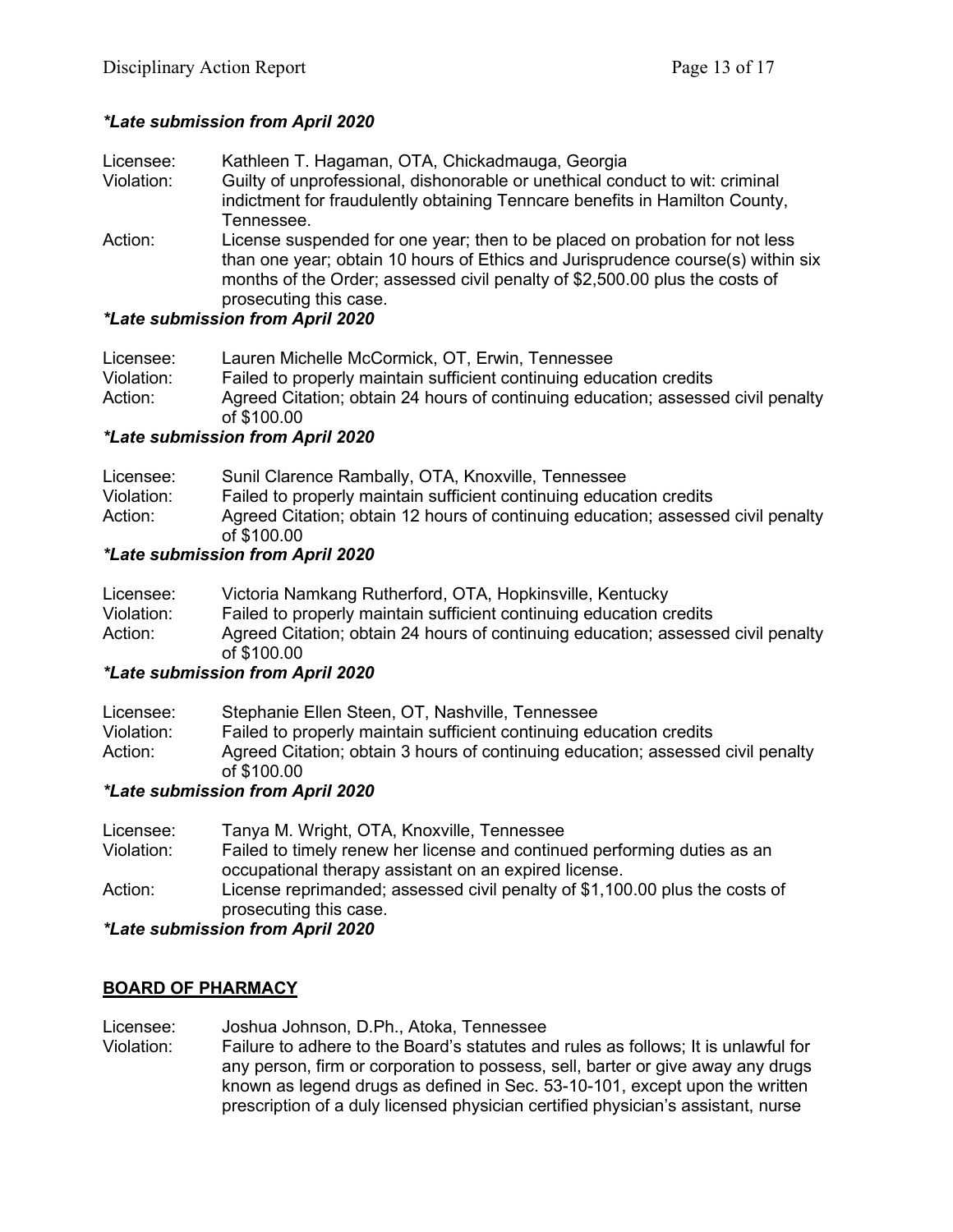authorized pursuant to Sec. 63-6-204 or Sec. 63-9-113, who is rendering service under the supervision, control and responsibility of a licensed physician, and who meets the requirements pursuant to Sec. 63-7-123, a dentist, an optometrists authorized pursuant to Sec. 63-8-102 (12) or a veterinarian and compounded or dispensed by a duly registered pharmacist; It is unlawful for any person, firm or corporation to obtain or attempt to obtain a legend drug, or to procure to attempt to procure the administration of a legend drug, by fraud, deceit, misrepresentation, subterfuge, forgery, alteration of a prescription, by the concealment of a material fact, or by the use of a false name or address; (a)It is unlawful for any person to have in such person's possession, any drug herein defined or enumerated, without the same having been prescribed by a duly licensed physician, certified physician assistant, dentist, optometrist authorized pursuant to Sec. 63-8-102(12), or veterinarian, and having been dispensed by a pharmacy duly licensed and registered in this state, unless such person was a resident of another state and had the prescription therefore filled by a duly licensed and registered pharmacist of such other state; It is unlawful for any person knowingly or intentionally to: Acquire or obtain, or attempt to acquire or attempt to obtain, possession of a controlled substance by misrepresentation, fraud, forgery, deception or subterfuge; Engaging in conduct prohibited or made unlawful by any of the provisions of parts 2-5 of this chapter or any other laws of the state or of the United States relating to drugs or to the practice of pharmacy; Been guilty of dishonorable, immoral, unethical or unprofessional conduct Action: License voluntarily surrendered (same as revocation)

# **BOARD OF PHYSICAL THERAPY**

Licensee: Kim Dowling, PT, Bartlett, Tennessee

- Violation: Guilty of practicing as a physical therapist…when physical or mental abilities are impaired by the use of controlled substances…or other habit-forming drugs, chemicals or alcohol. Failing to adhere to standards of ethics of the physical therapy profession
- Action: License suspended for 90 days; undergo evaluation by the Tennessee Professional Assistance Program; sign a monitoring agreement; license then placed on probation for not less than one year; assessed civil penalty of \$1,250.00 plus the reasonable costs of prosecuting this case.

Licensee: Jamila Smith, PTA, Southhaven, Mississippi

- Violation: Failed to timely renew license and performed physical therapy duties on an expired license.
- Action: License reprimanded; assessed civil penalty of \$2,025.00 plus the reasonable costs of prosecuting this case.

### **BOARD OF RESPIRATORY CARE**

Licensee: Lance Crotwell, RCTL, Collierville, Tennessee<br>Violation: Failed to properly maintain sufficient continuinc Failed to properly maintain sufficient continuing education credits. Action: Agreed Citation; obtain 2 hours of continuing education; assessed civil penalty of \$300.00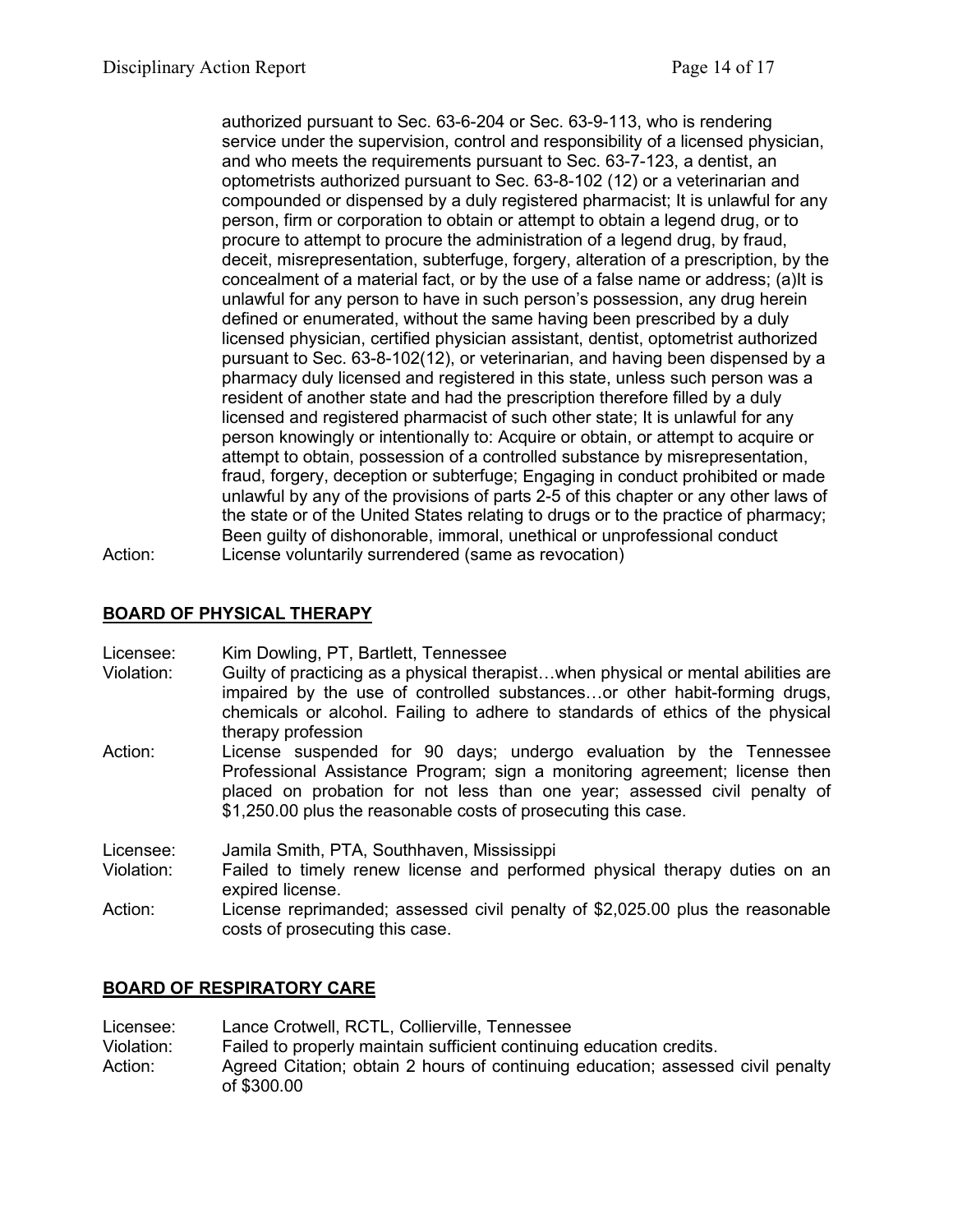| Licensee:<br>Violation:<br>Action: | Amber Lynn Dean, RCTL, Harrogate, Tennessee<br>Failed to timely renew license and continued to perform the duties of a<br>respiratory therapist on an expired license.<br>Agreed Citation; assessed civil penalty of \$100.00                                                    |
|------------------------------------|----------------------------------------------------------------------------------------------------------------------------------------------------------------------------------------------------------------------------------------------------------------------------------|
| Licensee:<br>Violation:            | Briana Flores, RCTL, Bartlett, Tennessee<br>Failed to timely renew license and continued to perform the duties of a<br>respiratory therapist on an expired license.                                                                                                              |
| Action:                            | Agreed Citation; assessed civil penalty of \$100.00                                                                                                                                                                                                                              |
| Licensee:<br>Violation:<br>Action: | Ross Harper, RCTL, Hendersonville, Tennessee<br>Failed to timely renew license and practiced on an expired license<br>Agreed Citation; assessed civil penalty of \$200.00                                                                                                        |
| Licensee:<br>Violation:<br>Action: | Lauren M. Hayden, RCTL, Fancy Farm, Kentucky<br>Failed to properly maintain sufficient continuing education credits<br>Agreed Citation; obtain 10.5 hours of continuing education plus additional 5<br>penalty hours of continuing education; assessed civil penalty of \$300.00 |
| Licensee:<br>Violation:<br>Action: | Traci Travis Heckerman, Mount Juliet, Tennessee<br>Failed to properly maintain sufficient continuing education credits<br>Agreed Citation; obtain 5 hours of continuing education plus additional 5 penalty<br>hours of continuing education; assessed civil penalty of \$300.00 |
| Licensee:<br>Violation:<br>Action: | Robert Kibler, RCTL, Jacksboro, Tennessee<br>Failed to properly maintain sufficient continuing education credits<br>Agreed Citation; obtain 24 hours of continuing education plus additional 5<br>penalty hours of continuing education; assessed civil penalty of \$300.00      |
| Licensee:<br>Violation:<br>Action: | Robin Cox May, RCTL, Jackson, Tennessee<br>Failed to timely renew license and continued to perform the duties of a<br>respiratory therapist on an expired license.<br>Agreed Citation; assessed civil penalty of \$300.00                                                        |
| Licensee:<br>Violation:<br>Action: | David Dewayne Phillips, RCTL, Cookeville, Tennessee<br>Failed to timely renew license and continued to perform the duties of a<br>respiratory therapist on an expired license.<br>Agreed Citation; assessed civil penalty of \$400.00                                            |
| Licensee:<br>Violation:<br>Action: | Sammy L. Walker, RCTL, Nashville, Tennessee<br>Failed to properly maintain sufficient continuing education credits<br>Agreed Citation; obtain 5 hours of continuing education plus additional 5 penalty<br>hours of continuing education; assessed civil penalty of \$300.00     |

# **BOARD OF SOCIAL WORKERS**

| Licensee:  | Amber Hake, LMSW, Nashville, Tennessee                                                            |
|------------|---------------------------------------------------------------------------------------------------|
| Violation: | Guilty of prior discipline in another state                                                       |
| Action:    | Conditional license granted with terms of obtaining 3 hours of continuing<br>education in Ethics. |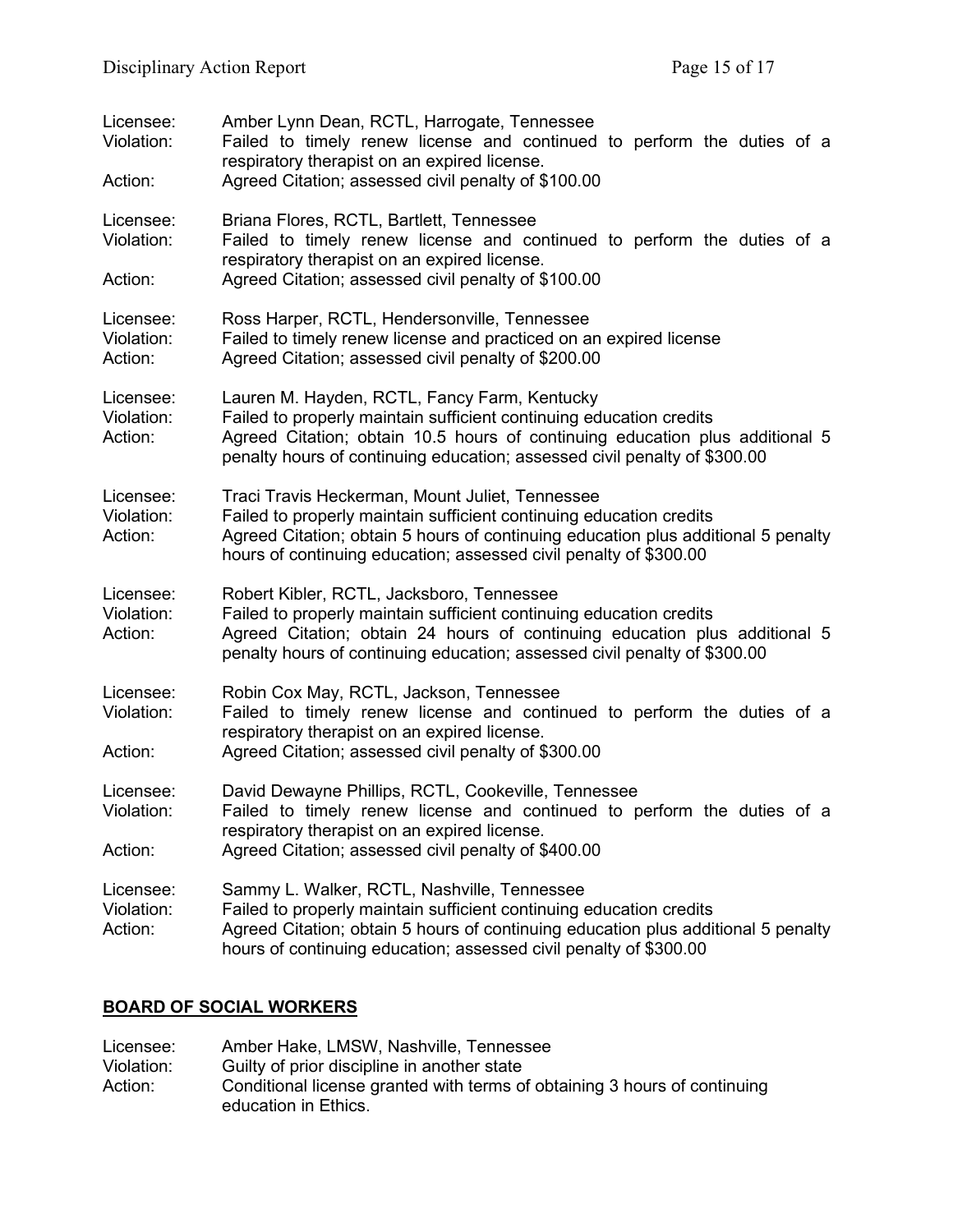### Licensee: James Stanton, LMSW, Knoxville, Tennessee

Violation: The facts stipulated constitute a violation of Tenn Code Ann. Sec. 63-23-108. Fraud, deception, misrepresentation, dishonest or illegal practices in or connected with the practice of social work; Unprofessional or unethical conduct, or engaging in practices in connection with the practice of social work that are in violation of the standards of professional conduct, as defined in this section or prescribed by the rules of the board; and conduct reflecting unfavorable upon the profession of social work. The facts stipulated constitute a violation of Tenn. Comp. R. & Regs 1356-01-.10 Code of Ethics. All licensees shall comply with the code of ethics adopted by the National Association of Social Workers…except to the extent it conflicts with the law of the State of Tennessee or the rules of the Board. If the code of ethics conflicts with state law or rules, the state law or rules govern the matter. Violation of the code of ethics or state law or rules may subject a licensee to disciplinary action. Unethical conduct shall include, but not be limited to failing to assist clients in finding needed services. Social workers should take reasonable steps to ensure that documentation in electronic and paper records is accurate and reflects the services provided. Social workers should establish and maintain billing practices that accurately reflect the nature and extent of services provided and that identify who provided the service in the practice setting. Social workers should not participate in, condone, or be associated with dishonesty, fraud or deception.

Action: License placed on probation for 1 year; required to be supervised by a practice monitor with weekly reviews and monthly report to the disciplinary coordinator; assessed civil penalty of \$500.00 plus the costs of investigation and enforcement in this matter.

### **ABUSE REGISTRY**

| Name:       | <b>Beverly Bateman</b>                 |
|-------------|----------------------------------------|
| Abuse:      | Physical                               |
| Profession: | Caregiver (former CNA/revoked)         |
| Name:       | Rhonda Cox                             |
| Abuse:      | Physical                               |
| Profession: | Psychiatric Technician                 |
| Name:       | Racheal Crowe                          |
| Abuse:      | Physical                               |
| Profession: | LPN, (former CNA/revoked)              |
| Name:       | <b>Bethany Dishner</b>                 |
| Abuse:      | Physical                               |
| Profession: | <b>Not Provided</b>                    |
| Name:       | Malinda Dorsett                        |
| Abuse:      | Neglect                                |
| Profession: | Direct Support Staff and CNA (Revoked) |